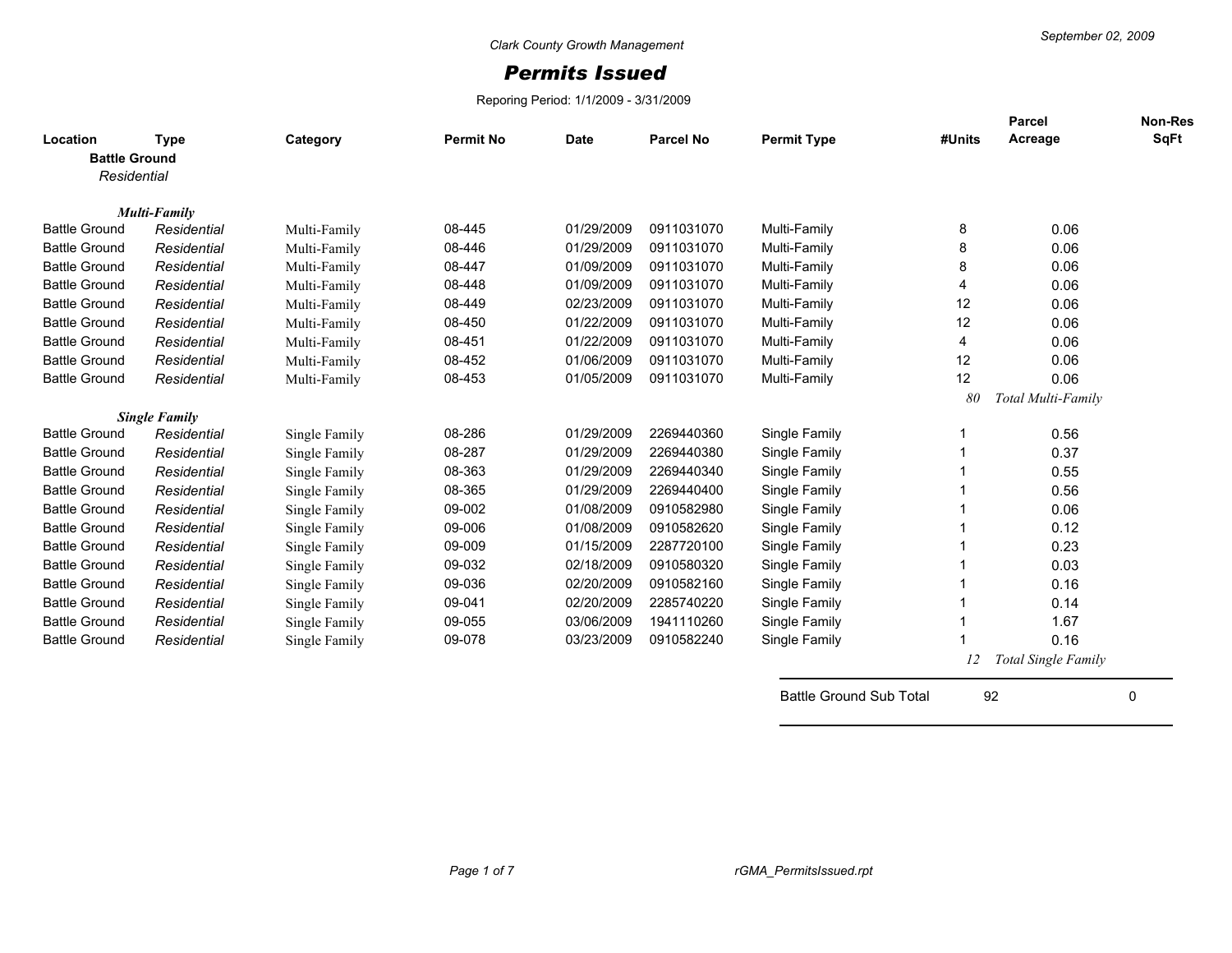| Type                                               | Category                       | <b>Permit No</b>       | <b>Date</b>              | <b>Parcel No</b>         | <b>Permit Type</b>             | #Units | Acreage      | <b>Non-Res</b><br>SqFt                      |
|----------------------------------------------------|--------------------------------|------------------------|--------------------------|--------------------------|--------------------------------|--------|--------------|---------------------------------------------|
| <b>Single Family</b><br>Residential<br>Residential | Single Family<br>Single Family | 200800525<br>200800691 | 01/12/2009<br>02/19/2009 | 1277440020<br>0849210400 | Single Family<br>Single Family |        | 0.27<br>0.24 |                                             |
|                                                    |                                |                        |                          |                          | Camas Sub Total                |        |              | 0                                           |
|                                                    | Camas<br>Residential           |                        |                          |                          |                                |        |              | <b>Parcel</b><br>2 Total Single Family<br>2 |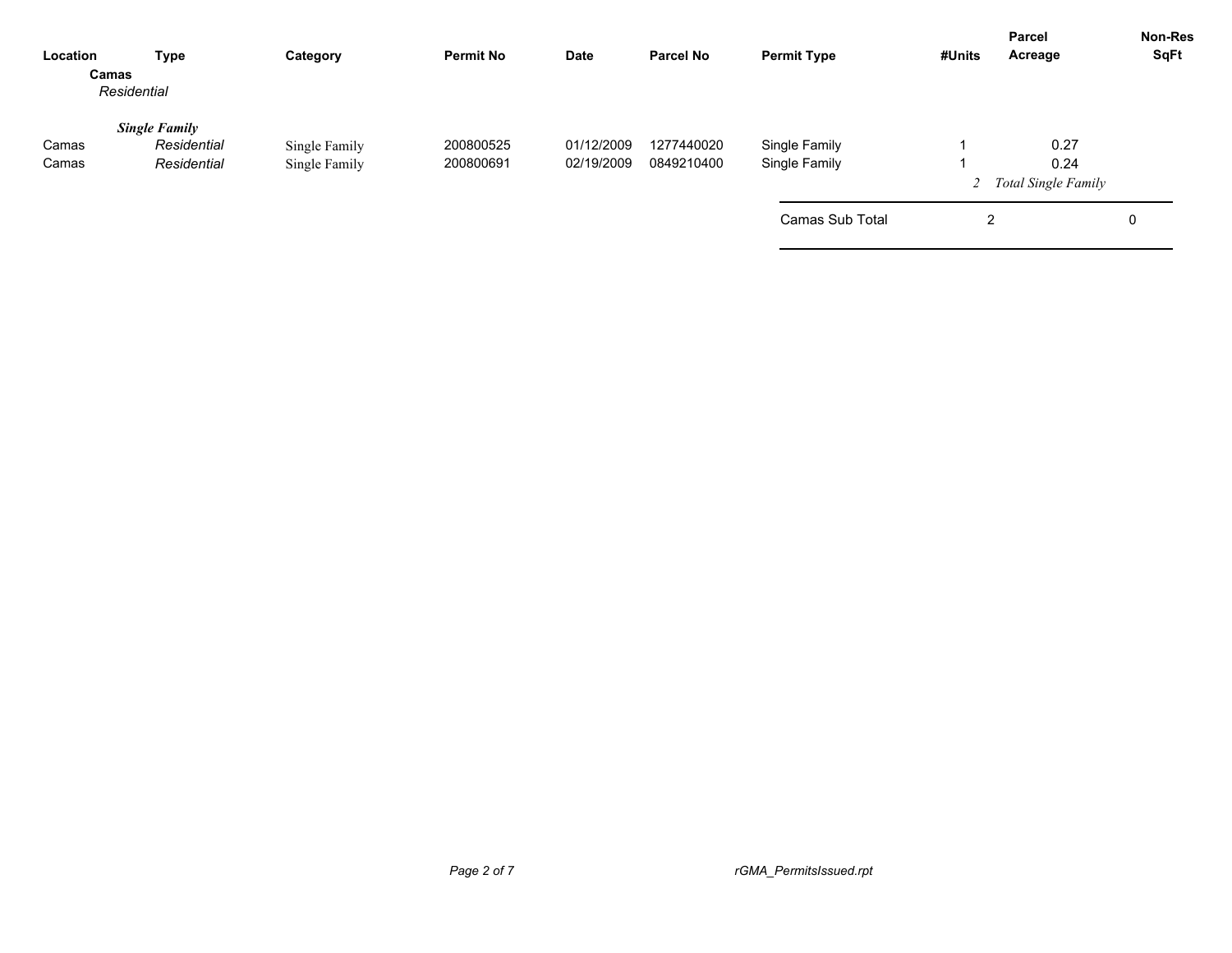|           |                      |               |                  |            |                  |                    |                | Parcel             | Non-Res     |
|-----------|----------------------|---------------|------------------|------------|------------------|--------------------|----------------|--------------------|-------------|
| Location  | <b>Type</b>          | Category      | <b>Permit No</b> | Date       | <b>Parcel No</b> | <b>Permit Type</b> | #Units         | Acreage            | <b>SqFt</b> |
|           | Vancouver            |               |                  |            |                  |                    |                |                    |             |
|           | Residential          |               |                  |            |                  |                    |                |                    |             |
|           |                      |               |                  |            |                  |                    |                |                    |             |
|           | <b>Multi-Family</b>  |               |                  |            |                  |                    |                |                    |             |
| Vancouver | Residential          | Multi-Family  | SFR2008-00069    | 02/10/2009 | 1600430040       | Multi-Family       | -1             | 0.04               |             |
| Vancouver | Residential          | Multi-Family  | SFR2008-00070    | 02/10/2009 | 1600430240       | Multi-Family       | -1             | 0.04               |             |
| Vancouver | Residential          | Multi-Family  | SFR2008-00071    | 02/10/2009 | 1600430200       | Multi-Family       | $\overline{1}$ | 0.08               |             |
| Vancouver | Residential          | Multi-Family  | SFR2008-00072    | 02/10/2009 | 1600430160       | Multi-Family       | -1             | 0.08               |             |
| Vancouver | Residential          | Multi-Family  | SFR2008-00073    | 02/10/2009 | 1600430080       | Multi-Family       | $\overline{1}$ | 0.08               |             |
| Vancouver | Residential          | Multi-Family  | SFR2008-00074    | 02/10/2009 | 1600430120       | Multi-Family       | -1             | 0.08               |             |
| Vancouver | Residential          | Multi-Family  | SFR2008-00075    | 02/17/2009 | 1600430280       | Multi-Family       | $\overline{1}$ | 0.04               |             |
| Vancouver | Residential          | Multi-Family  | SFR2008-00076    | 02/17/2009 | 1600430320       | Multi-Family       | 1              | 0.08               |             |
| Vancouver | Residential          | Multi-Family  | SFR2008-00077    | 02/17/2009 | 1600430360       | Multi-Family       | $\overline{1}$ | 0.04               |             |
| Vancouver | Residential          | Multi-Family  | SFR2008-00078    | 02/17/2009 | 1600430400       | Multi-Family       | $\overline{1}$ | 0.04               |             |
| Vancouver | Residential          | Multi-Family  | SFR2008-00079    | 02/17/2009 | 1600430440       | Multi-Family       | $\overline{1}$ | 0.04               |             |
| Vancouver | Residential          | Multi-Family  | SFR2008-00080    | 02/17/2009 | 1600430420       | Multi-Family       | $\overline{1}$ | 0.04               |             |
| Vancouver | Residential          | Multi-Family  | SFR2008-00081    | 02/10/2009 | 1600430020       | Multi-Family       | $\overline{1}$ | 0.07               |             |
| Vancouver | Residential          | Multi-Family  | SFR2008-00082    | 02/10/2009 | 1600430140       | Multi-Family       | $\overline{1}$ | 0.04               |             |
| Vancouver | Residential          | Multi-Family  | SFR2008-00083    | 02/10/2009 | 1600430180       | Multi-Family       | $\overline{1}$ | 0.08               |             |
| Vancouver | Residential          | Multi-Family  | SFR2008-00084    | 02/10/2009 | 1600430220       | Multi-Family       | $\overline{1}$ | 0.08               |             |
| Vancouver | Residential          | Multi-Family  | SFR2008-00085    | 02/17/2009 | 1600430260       | Multi-Family       | $\overline{1}$ | 0.04               |             |
| Vancouver | Residential          | Multi-Family  | SFR2008-00086    | 02/17/2009 | 1600430300       | Multi-Family       | 1              | 0.08               |             |
| Vancouver | Residential          | Multi-Family  | SFR2008-00087    | 02/10/2009 | 1600430060       | Multi-Family       | $\overline{1}$ | 0.08               |             |
| Vancouver | Residential          | Multi-Family  | SFR2008-00088    | 02/10/2009 | 1600430100       | Multi-Family       | $\overline{1}$ | 0.08               |             |
| Vancouver | Residential          | Multi-Family  | SFR2008-00089    | 02/17/2009 | 1600430340       | Multi-Family       | $\overline{1}$ | 0.08               |             |
| Vancouver | Residential          | Multi-Family  | SFR2008-00090    | 02/17/2009 | 1600430380       | Multi-Family       | $\overline{1}$ | 0.05               |             |
| Vancouver | Residential          | Multi-Family  | SFR2008-00091    | 02/17/2009 | 1600430460       | Multi-Family       | $\overline{1}$ | 0.06               |             |
| Vancouver | Residential          | Multi-Family  | SFR2008-00327    | 02/19/2009 | 1099769800       | Multi-Family       | $\overline{1}$ | 0.09               |             |
| Vancouver | Residential          | Multi-Family  | SFR2008-00328    | 02/19/2009 | 1099769810       | Multi-Family       | -1             | 0.09               |             |
|           |                      |               |                  |            |                  |                    | 25             | Total Multi-Family |             |
|           | <b>Single Family</b> |               |                  |            |                  |                    |                |                    |             |
| Vancouver | Residential          | Single Family | SFR2008-00223    | 01/30/2009 | 1267160000       | Single Family      | -1             | 2.18               |             |
| Vancouver | Residential          | Single Family | SFR2008-00312    | 02/13/2009 | 1623440260       | Single Family      | $\overline{1}$ | 0.19               |             |
| Vancouver | Residential          | Single Family | SFR2008-00313    | 02/13/2009 | 1623440250       | Single Family      | $\overline{1}$ | 0.19               |             |
| Vancouver | Residential          | Single Family | SFR2008-00317    | 01/02/2009 | 1095839620       | Single Family      | $\overline{1}$ | 0.53               |             |
| Vancouver | Residential          | Single Family | SFR2008-00321    | 02/12/2009 | 1637181500       | Single Family      | $\overline{1}$ | 0.13               |             |
| Vancouver | Residential          | Single Family | SFR2008-00324    | 01/29/2009 | 0397300000       | Single Family      | $\overline{1}$ | 0.23               |             |
| Vancouver | Residential          | Single Family | SFR2008-00331    | 03/12/2009 | 1667170100       | Single Family      | $\overline{1}$ | 0.31               |             |
| Vancouver | Residential          | Single Family | SFR2008-00333    | 01/07/2009 | 1097300700       | Single Family      | $\overline{1}$ | 0.21               |             |
| Vancouver | Residential          | Single Family | SFR2009-00002    | 01/23/2009 | 1640900060       | Single Family      | -1             | 0.18               |             |
| Vancouver | Residential          | Single Family | SFR2009-00003    | 02/09/2009 | 1006900220       | Single Family      | $\overline{1}$ | 0.10               |             |
|           |                      |               |                  |            |                  |                    |                |                    |             |

*Page 3 of 7 rGMA\_PermitsIssued.rpt*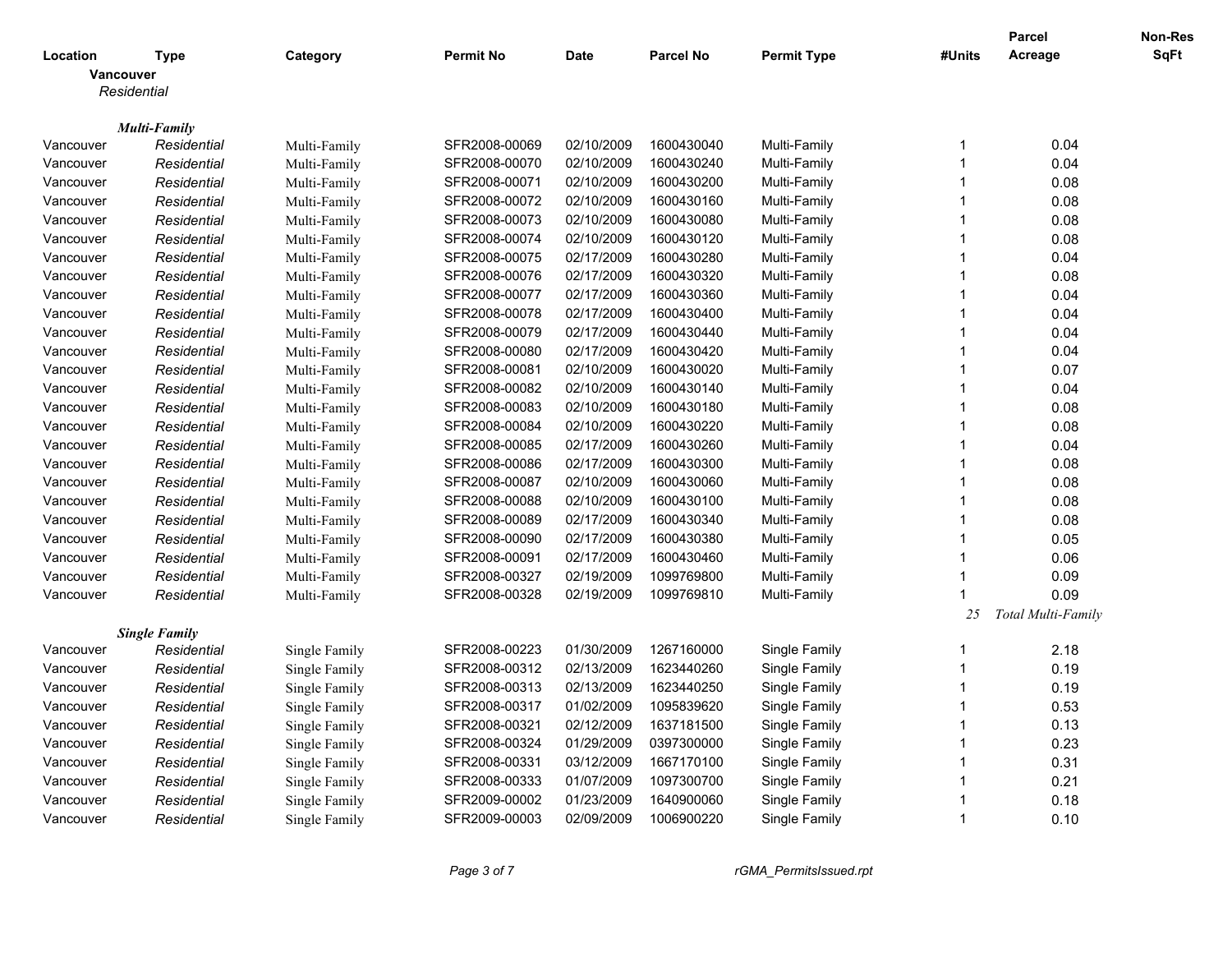|              |                                     |               |                  |             |                  |                     |                         | <b>Parcel</b>              | Non-Res     |
|--------------|-------------------------------------|---------------|------------------|-------------|------------------|---------------------|-------------------------|----------------------------|-------------|
| Location     | <b>Type</b>                         | Category      | <b>Permit No</b> | <b>Date</b> | <b>Parcel No</b> | <b>Permit Type</b>  | #Units                  | Acreage                    | <b>SqFt</b> |
| Vancouver    |                                     |               |                  |             |                  |                     |                         |                            |             |
| Residential  |                                     |               |                  |             |                  |                     |                         |                            |             |
|              |                                     |               |                  |             |                  |                     |                         |                            |             |
| Vancouver    | <b>Single Family</b><br>Residential | Single Family | SFR2009-00004    | 02/09/2009  | 1006900180       | Single Family       | -1                      | 0.10                       |             |
| Vancouver    | Residential                         | Single Family | SFR2009-00005    | 02/09/2009  | 1006900240       | Single Family       | -1                      | 0.10                       |             |
| Vancouver    | Residential                         | Single Family | SFR2009-00007    | 02/11/2009  | 1640900140       | Single Family       | $\overline{1}$          | 0.33                       |             |
| Vancouver    | Residential                         | Single Family | SFR2009-00008    | 02/12/2009  | 1006900200       | Single Family       | $\overline{1}$          | 0.10                       |             |
| Vancouver    | Residential                         | Single Family | SFR2009-00010    | 03/05/2009  | 0331650000       | Single Family       | $\overline{1}$          | 0.10                       |             |
|              |                                     |               |                  |             |                  |                     | 15                      | <b>Total Single Family</b> |             |
|              |                                     |               |                  |             |                  |                     |                         |                            |             |
|              |                                     |               |                  |             |                  | Vancouver Sub Total | 40                      |                            | $\pmb{0}$   |
|              |                                     |               |                  |             |                  |                     |                         |                            |             |
|              | <b>Vancouver UGA</b>                |               |                  |             |                  |                     |                         |                            |             |
| Residential  |                                     |               |                  |             |                  |                     |                         |                            |             |
|              |                                     |               |                  |             |                  |                     |                         |                            |             |
|              | <b>Single Family</b>                |               |                  |             |                  |                     |                         |                            |             |
| Vancouver UC | Residential                         | Mobile Home   | MOH2009-00008    | 02/12/2009  | 1994440000       | Mobile Home         | $\overline{1}$          | 0.63                       |             |
| Vancouver UC | Residential                         | Single Family | SFR2007-01221    | 01/22/2009  | 1049020260       | Single Family       | $\overline{1}$          | 0.12                       |             |
| Vancouver UC | Residential                         | Single Family | SFR2007-01230    | 01/22/2009  | 1049020100       | Single Family       | $\overline{1}$          | 0.15                       |             |
| Vancouver UC | Residential                         | Single Family | SFR2008-00596    | 01/20/2009  | 1871170240       | Single Family       | -1                      | 0.14                       |             |
| Vancouver UC | Residential                         | Single Family | SFR2008-00606    | 01/06/2009  | 0966210440       | Single Family       | $\overline{1}$          | 0.24                       |             |
| Vancouver UC | Residential                         | Single Family | SFR2008-00612    | 01/13/2009  | 1871170120       | Single Family       | $\overline{1}$          | 0.14                       |             |
| Vancouver UC | Residential                         | Single Family | SFR2008-00632    | 01/15/2009  | 1195750540       | Single Family       | $\overline{1}$          | 0.12                       |             |
| Vancouver UC | Residential                         | Single Family | SFR2008-00633    | 01/09/2009  | 1871170100       | Single Family       | -1                      | 0.15                       |             |
| Vancouver UC | Residential                         | Single Family | SFR2008-00636    | 01/07/2009  | 1058920160       | Single Family       | $\overline{\mathbf{1}}$ | 0.12                       |             |
| Vancouver UC | Residential                         | Single Family | SFR2008-00641    | 01/14/2009  | 1542100080       | Single Family       | $\overline{1}$          | 0.24                       |             |
| Vancouver UC | Residential                         | Single Family | SFR2008-00643    | 01/14/2009  | 1542100060       | Single Family       | $\overline{1}$          | 0.23                       |             |
| Vancouver UC | Residential                         | Single Family | SFR2008-00644    | 01/15/2009  | 1897470140       | Single Family       | $\overline{\mathbf{1}}$ | 0.11                       |             |
| Vancouver UC | Residential                         | Single Family | SFR2008-00645    | 01/27/2009  | 1862850060       | Single Family       | $\overline{1}$          | 0.23                       |             |
| Vancouver UC | Residential                         | Single Family | SFR2008-00646    | 01/27/2009  | 1862850040       | Single Family       | $\overline{\mathbf{1}}$ | 0.27                       |             |
| Vancouver UC | Residential                         | Single Family | SFR2009-00001    | 01/20/2009  | 1564351420       | Single Family       | $\overline{\mathbf{1}}$ | 0.11                       |             |
| Vancouver UC | Residential                         | Single Family | SFR2009-00003    | 01/21/2009  | 1996230160       | Single Family       | $\overline{1}$          | 0.23                       |             |
| Vancouver UC | Residential                         | Single Family | SFR2009-00004    | 01/21/2009  | 1859600060       | Single Family       | $\overline{1}$          | 0.23                       |             |
| Vancouver UC | Residential                         | Single Family | SFR2009-00005    | 01/26/2009  | 0997770900       | Single Family       | $\overline{1}$          | 0.34                       |             |
| Vancouver UC | Residential                         | Single Family | SFR2009-00006    | 01/28/2009  | 1862850020       | Single Family       | $\overline{1}$          | 0.22                       |             |
| Vancouver UC | Residential                         | Single Family | SFR2009-00008    | 02/18/2009  | 2003370900       | Single Family       | $\overline{1}$          | 0.23                       |             |
| Vancouver UC | Residential                         | Single Family | SFR2009-00009    | 02/18/2009  | 1049020200       | Single Family       | $\overline{1}$          | 0.13                       |             |
| Vancouver UC | Residential                         | Single Family | SFR2009-00011    | 03/11/2009  | 1991610100       | Single Family       | $\overline{1}$          | 0.40                       |             |
| Vancouver UC | Residential                         | Single Family | SFR2009-00042    | 03/25/2009  | 1195750210       | Single Family       | -1                      | 0.17                       |             |
| Vancouver UC | Residential                         | Single Family | SFR2009-00050    | 02/11/2009  | 1445210020       | Single Family       | 1                       | 0.10                       |             |
|              |                                     |               |                  |             |                  |                     |                         |                            |             |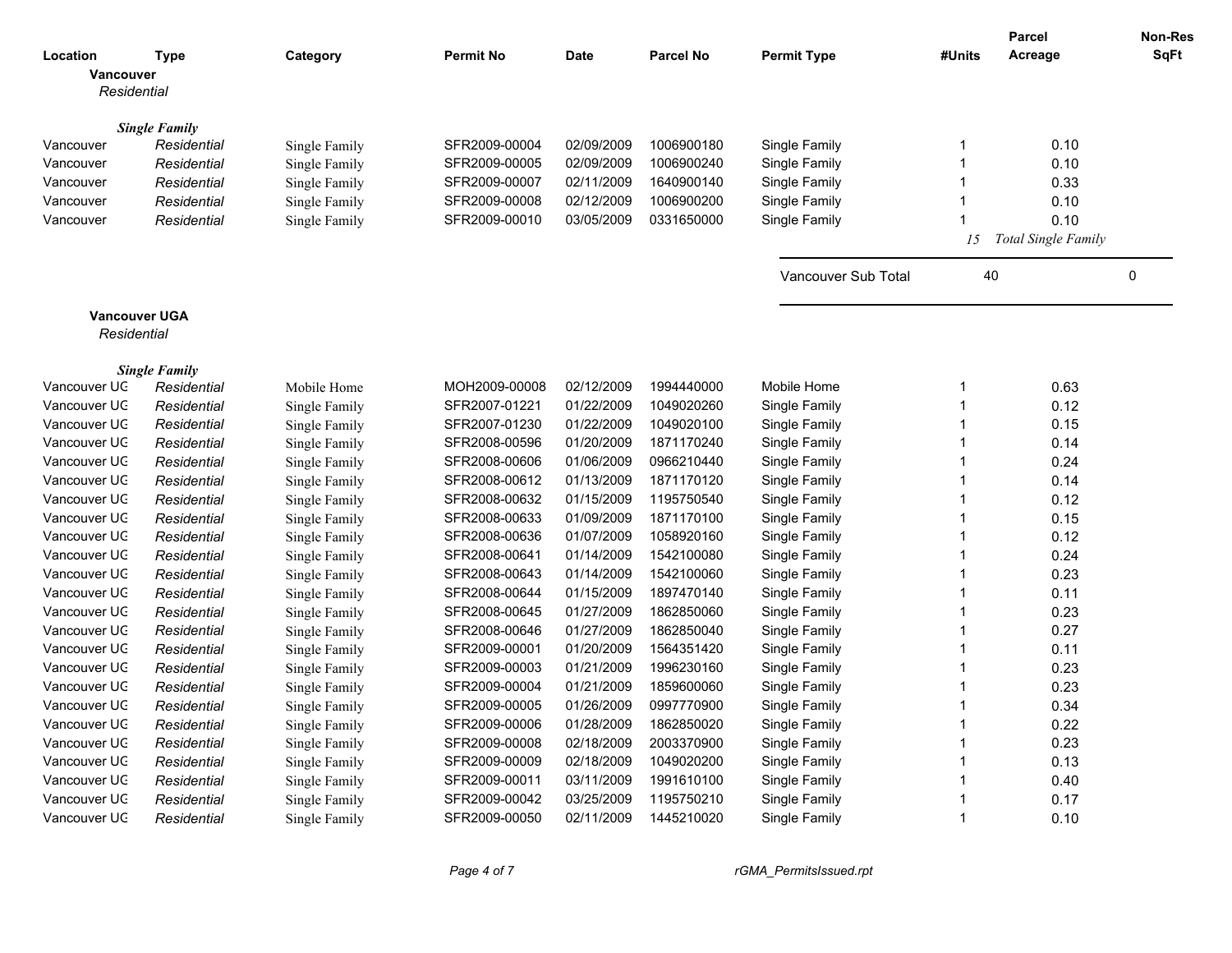| Location<br>Residential | <b>Type</b><br><b>Vancouver UGA</b> | Category      | <b>Permit No</b> | Date       | <b>Parcel No</b> | <b>Permit Type</b> | #Units | Parcel<br>Acreage   | <b>Non-Res</b><br>SqFt |
|-------------------------|-------------------------------------|---------------|------------------|------------|------------------|--------------------|--------|---------------------|------------------------|
|                         | <b>Single Family</b>                |               |                  |            |                  |                    |        |                     |                        |
| Vancouver UC            | Residential                         | Single Family | SFR2009-00083    | 02/26/2009 | 1445210040       | Single Family      |        | 0.10                |                        |
| Vancouver UC            | Residential                         | Single Family | SFR2009-00084    | 02/24/2009 | 1195750920       | Single Family      |        | 0.10                |                        |
| Vancouver UC            | Residential                         | Single Family | SFR2009-00085    | 02/11/2009 | 1049670210       | Single Family      |        | 0.07                |                        |
| Vancouver UC            | Residential                         | Single Family | SFR2009-00088    | 03/05/2009 | 1989870000       | Single Family      |        | 0.93                |                        |
| Vancouver UC            | Residential                         | Single Family | SFR2009-00089    | 03/26/2009 | 1541770000       | Single Family      |        | 0.59                |                        |
| Vancouver UC            | Residential                         | Single Family | SFR2009-00091    | 03/16/2009 | 1996230500       | Single Family      |        | 0.23                |                        |
| Vancouver UC            | Residential                         | Single Family | SFR2009-00092    | 02/26/2009 | 2003370500       | Single Family      |        | 0.25                |                        |
| Vancouver UC            | Residential                         | Single Family | SFR2009-00093    | 02/26/2009 | 2003370880       | Single Family      |        | 0.23                |                        |
| Vancouver UC            | Residential                         | Single Family | SFR2009-00099    | 03/10/2009 | 1040700360       | Single Family      |        | 0.29                |                        |
| Vancouver UC            | Residential                         | Single Family | SFR2009-00100    | 03/23/2009 | 1445210060       | Single Family      |        | 0.05                |                        |
| Vancouver UC            | Residential                         | Single Family | SFR2009-00101    | 03/23/2009 | 1445210080       | Single Family      |        | 0.04                |                        |
| Vancouver UC            | Residential                         | Single Family | SFR2009-00105    | 03/12/2009 | 1045301490       | Single Family      |        | 0.15                |                        |
| Vancouver UC            | Residential                         | Single Family | SFR2009-00107    | 03/12/2009 | 2003510020       | Single Family      |        | 0.19                |                        |
| Vancouver UC            | Residential                         | Single Family | SFR2009-00108    | 03/06/2009 | 2005450340       | Single Family      |        | 0.23                |                        |
|                         |                                     |               |                  |            |                  |                    | 38     | Total Single Family |                        |

Vancouver UGA Sub Total 38 0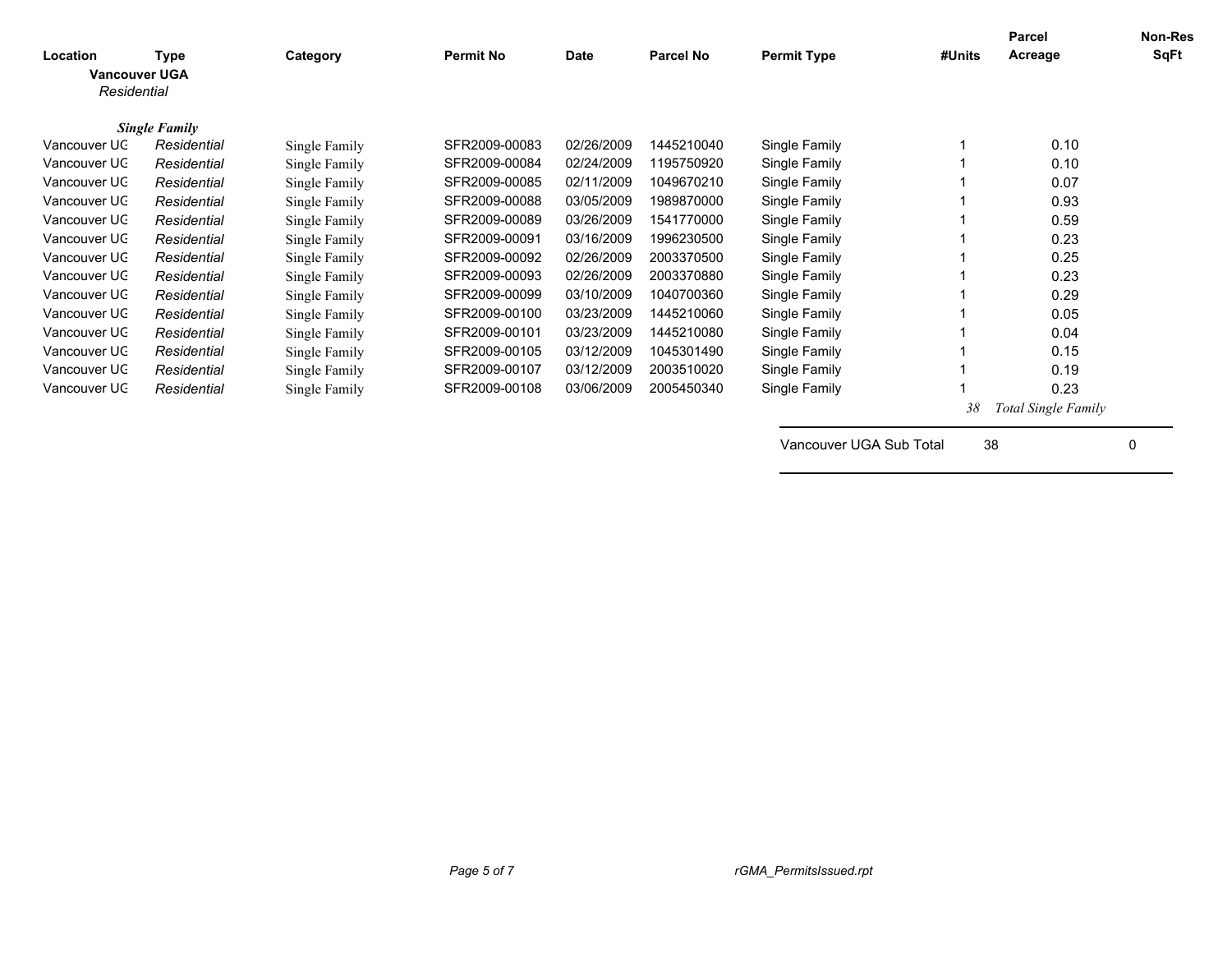| Location<br>Washougal | Type<br>Residential  | Category      | <b>Permit No</b> | <b>Date</b> | <b>Parcel No</b> | <b>Permit Type</b>  | #Units | Parcel<br>Acreage          | <b>Non-Res</b><br>SqFt |
|-----------------------|----------------------|---------------|------------------|-------------|------------------|---------------------|--------|----------------------------|------------------------|
|                       | <b>Single Family</b> |               |                  |             |                  |                     |        |                            |                        |
| Washougal             | Residential          | Single Family | 09010001         | 01/20/2009  | 1323770100       | Single Family       |        | 0.18                       |                        |
| Washougal             | Residential          | Single Family | 09010012         | 03/18/2009  | 1305620080       | Single Family       |        | 0.32                       |                        |
| Washougal             | Residential          | Single Family | 09010014         | 03/18/2009  | 0765160440       | Single Family       |        | 0.23                       |                        |
| Washougal             | Residential          | Single Family | 09010018         | 02/24/2009  | 1301150260       | Single Family       |        | 0.28                       |                        |
| Washougal             | Residential          | Single Family | 09020025         | 02/26/2009  | 1300460640       | Single Family       |        | 0.53                       |                        |
|                       |                      |               |                  |             |                  |                     |        | <b>Total Single Family</b> |                        |
|                       |                      |               |                  |             |                  | Washougal Sub Total | 5      |                            | $\mathbf 0$            |
|                       |                      |               |                  |             |                  |                     |        |                            |                        |